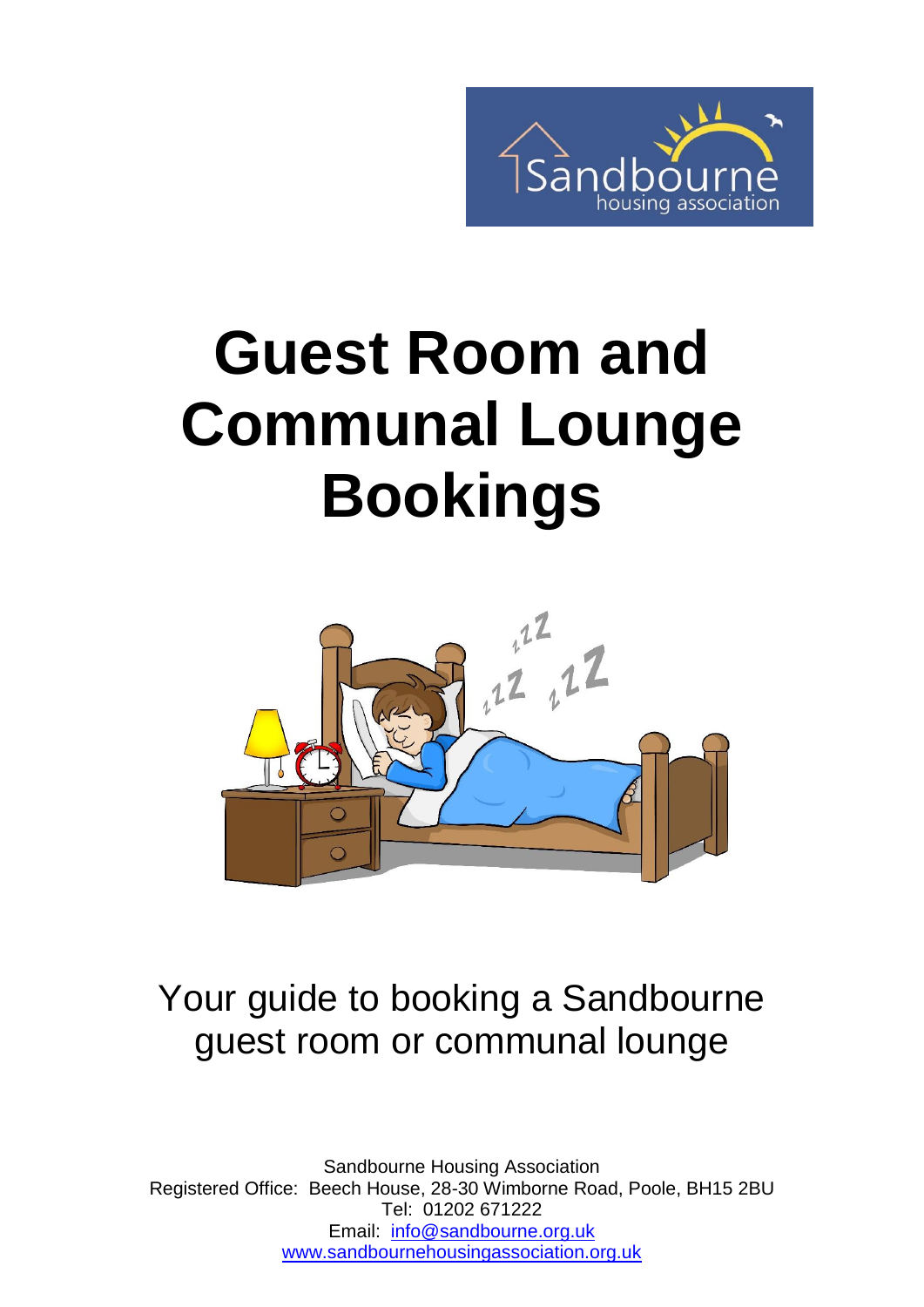# **Introduction**

We currently have four quest rooms and two communal lounges in Bournemouth which are available for any Sandbourne residents to book.

This leaflet explains the procedure for making a booking and the conditions that apply.

Any charges quoted may be subject to change.

It is important to note that guest rooms are intended as an extension to a resident's flat, ie equivalent to an en-suite bedroom for visiting relatives and/or friends. They are **not** intended as self-contained, B&B or hotel type accommodation with their associated facilities.

Residents booking guest rooms are responsible for paying for the use of the guest room and for their visitors at all times during their stay.

### **Where are the guest rooms?**

All guest rooms are located in Bournemouth at our 60+ sites. There are currently two in Stourwood Avenue, Southbourne (one at Woodlands and one at Milne Court), one at the Belle Vue Crescent, Southbourne (Harcourt Grange) and one at Craigleith in Derby Road.

### **What are the rooms like?**

#### **Woodlands**

This third floor guest room at Woodlands has two single beds, a bed-settee and a level access shower. There is a passenger lift to the third floor.

#### **Milne Court**

This is on the first floor and has twin beds with a bath. There is a passenger lift to the first floor.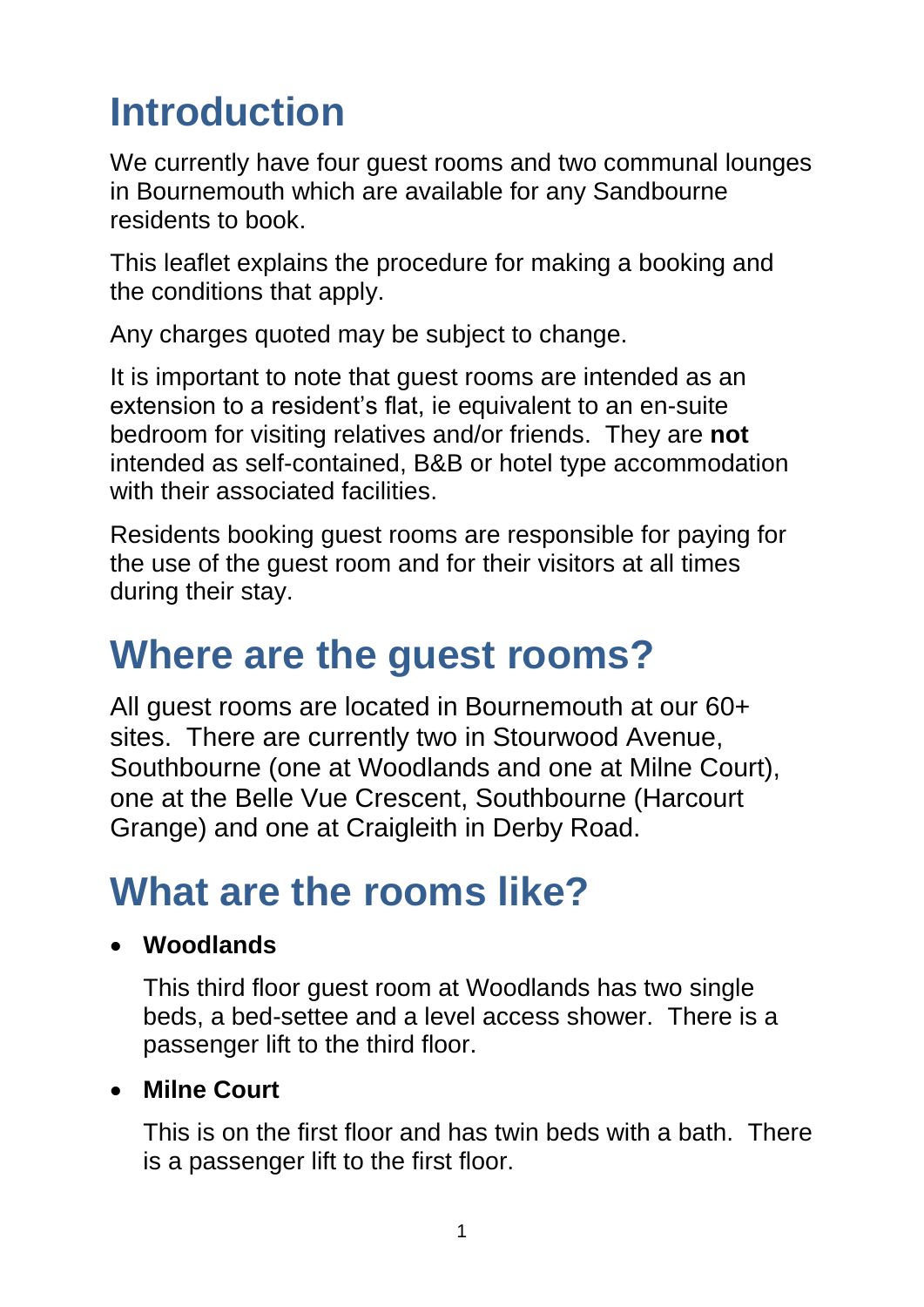#### **Harcourt Grange**

This is on the second floor and has twin beds and a bath. There is a passenger lift to the second floor.

#### **Craigleith**

This is on the third floor and has twin beds and a level access shower. There is a passenger lift to the third floor.

# **What is/is not provided in the rooms?**

The following items **are** provided for guests to use:

• Kettle, cups and saucers, toilet paper.

We **do not** provide the following and it is up to guests to arrange their own:

• Bed linen, duvets, pillows, towels, toiletries, tea/coffee etc.

### **What else do I need to know about the guest rooms?**

#### **Food preparation**

We do **not** provide refrigerators or any cooking facilities. Guests should make their own arrangements, with the resident who booked the room, for meals etc. Visitors should not have meals in the guest rooms or use the communal kitchen facilities to prepare or eat meals.

#### **Watching TV**

We do **not** provide TVs and we do **not** have TV licences covering any of our guest rooms. The watching of 'live' TV or recording of programmes on laptops or other mobile devices is not, therefore, permitted in the guest rooms. Notices are displayed in all guest rooms to this effect.

Communal lounges do have a TV (with an appropriate licence). They also have WiFi access but this is only available in the communal lounge locations.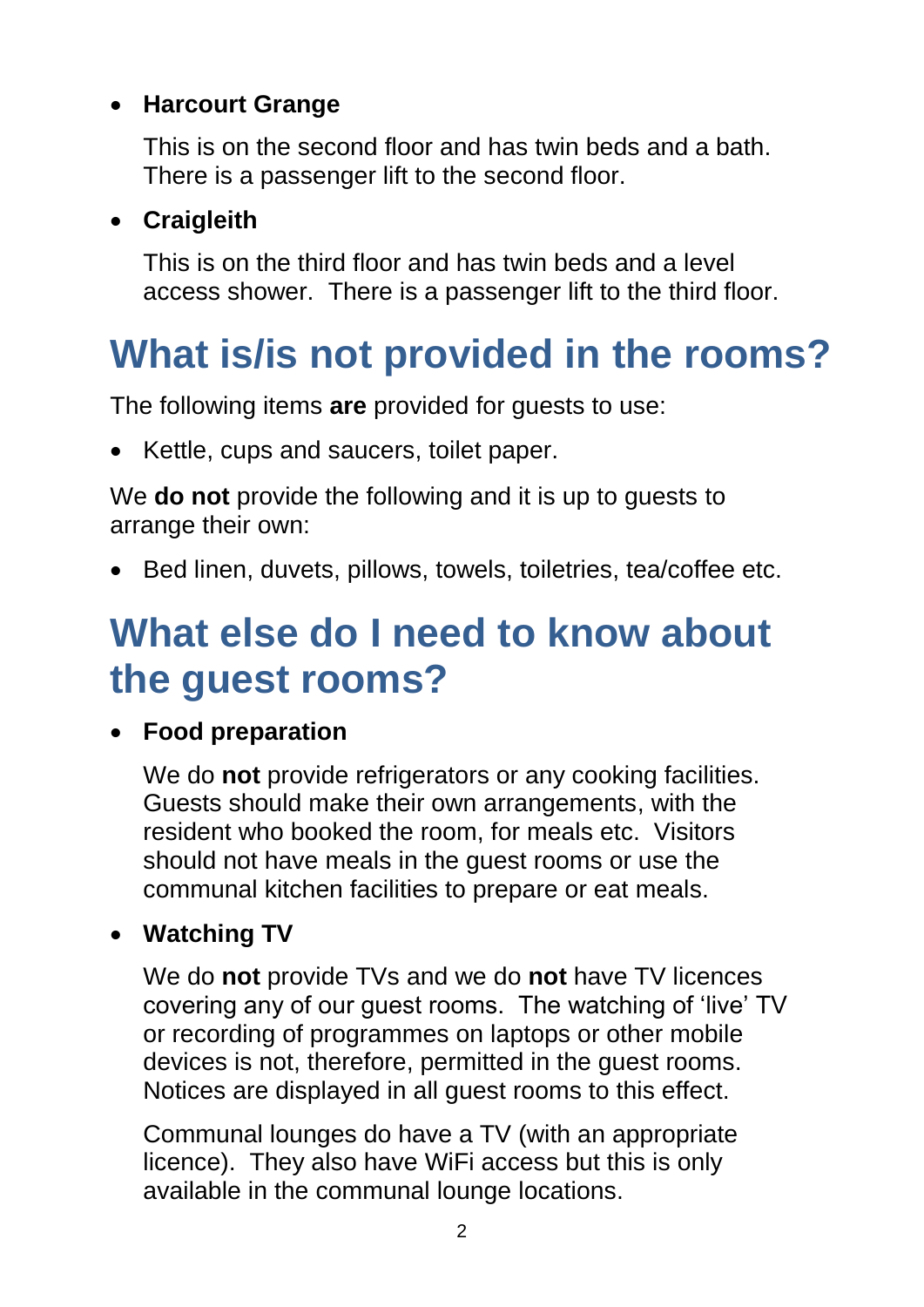#### **Smoking**

Sandbourne has a strict 'no smoking' policy in all of our guest rooms, lounges and other enclosed communal areas and this includes the use of e-cigarettes.

If visitors wish to smoke, they should do so in either the flat of the resident who booked the guest room or away from the building.

#### **Pets**

We are sorry but pets are not allowed in guest rooms or other communal areas like lounges, kitchens or laundries. The exception is assistance dogs, but our permission should be obtained at the time of booking the guest room.

#### **Car Parking**

On-site car parking is **not** available for visitors using any of the guest rooms or lounges and vehicles must be parked on the road.

#### **Cleaning**

All guest rooms are cleaned before and after guests use them and we would ask that visitors leave the rooms in the clean/tidy state as they, hopefully, found them.

However, if a guest room is not clean, or something is broken or not working, guests should ask the resident to report this to us as soon as possible.

### **Other responsibilities/conditions**

Residents are responsible for the conduct of their visitor(s) at all times when occupying our guest rooms.

Residents must be in occupation of their own property during their visitor(s)' stay, ie they cannot go away on holiday themselves whilst they have their visitors staying in one of our guest rooms.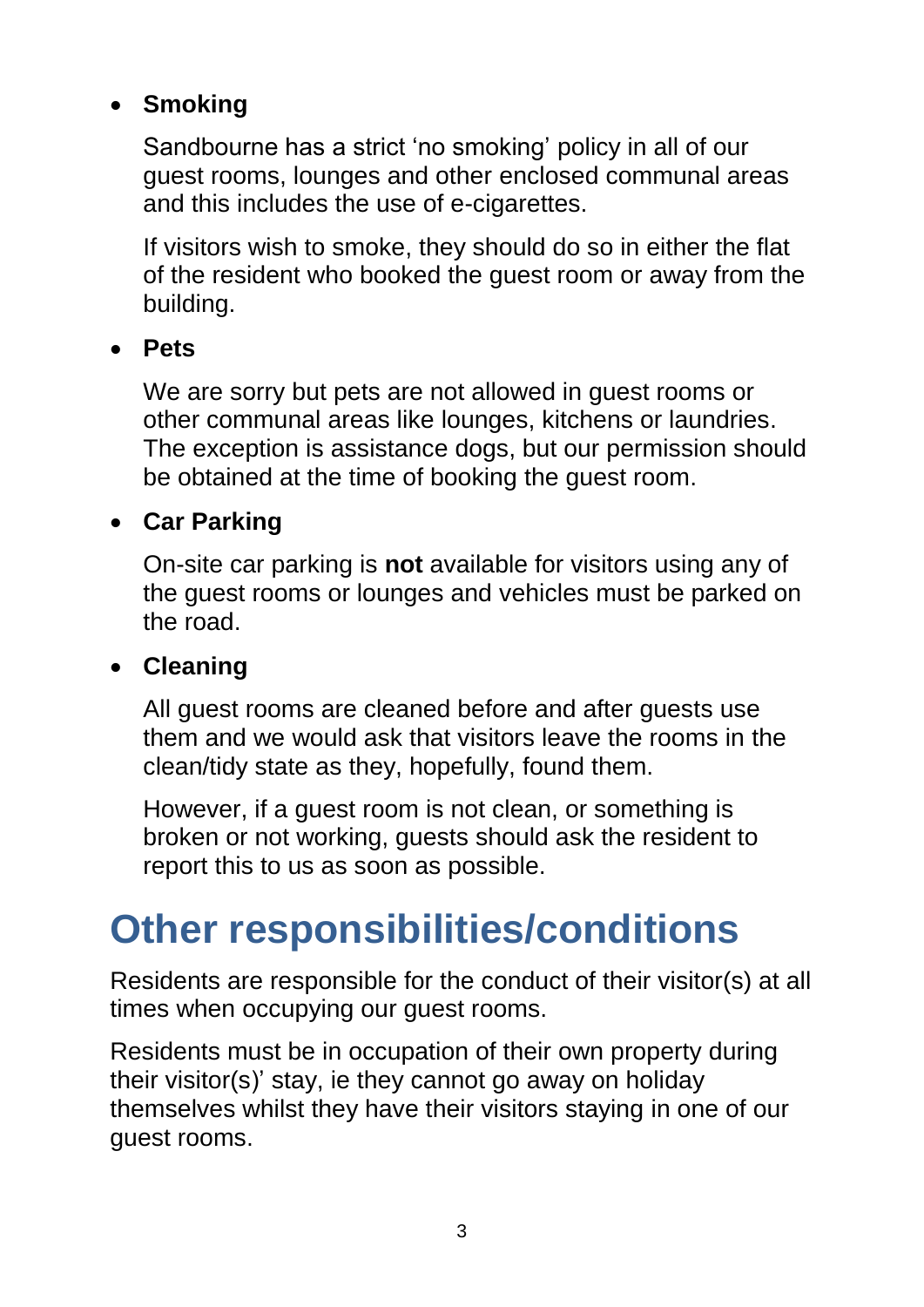The resident will also be liable for any damage etc that may be caused by their visitors to any guest rooms or other facilities.

### **How to book a guest room?**

The resident should ring the office on 01202 671222, during normal office hours, to check availability. Please have a note to hand of which room you would like to book and the arrival and departure dates when ringing.

The maximum booking is normally 14 nights. However, this may be extended (at our discretion) in exceptional circumstances.

More than one room can be booked for the same dates.

If the room is available, it can be booked over the telephone and confirmation details will be sent in the post for the resident to check.

It should be noted that guest rooms are not guaranteed until they have been paid for and payment should be in advance.

If a previous booking has not been paid for, we reserve the right to refuse further bookings until payment has been received.

It should also be noted that we cannot guarantee that we can take a booking at short notice (eg 3.30 pm on a Friday when the office closes at 4 pm) and if the room has not or cannot be cleaned either side of the dates requested.

# **What happens on the day of arrival/departure?**

Rooms are available from 2 pm on the day of arrival.

The resident is responsible for greeting their visitor(s) and showing them to the guest room. However, guests can gain access to the building by pressing 'clear' and then 'call' on the main door entry panel and wait for a response to be let in.

Details of how to obtain the keys to the guest room(s) will be given on the booking confirmation but all rooms have a key safe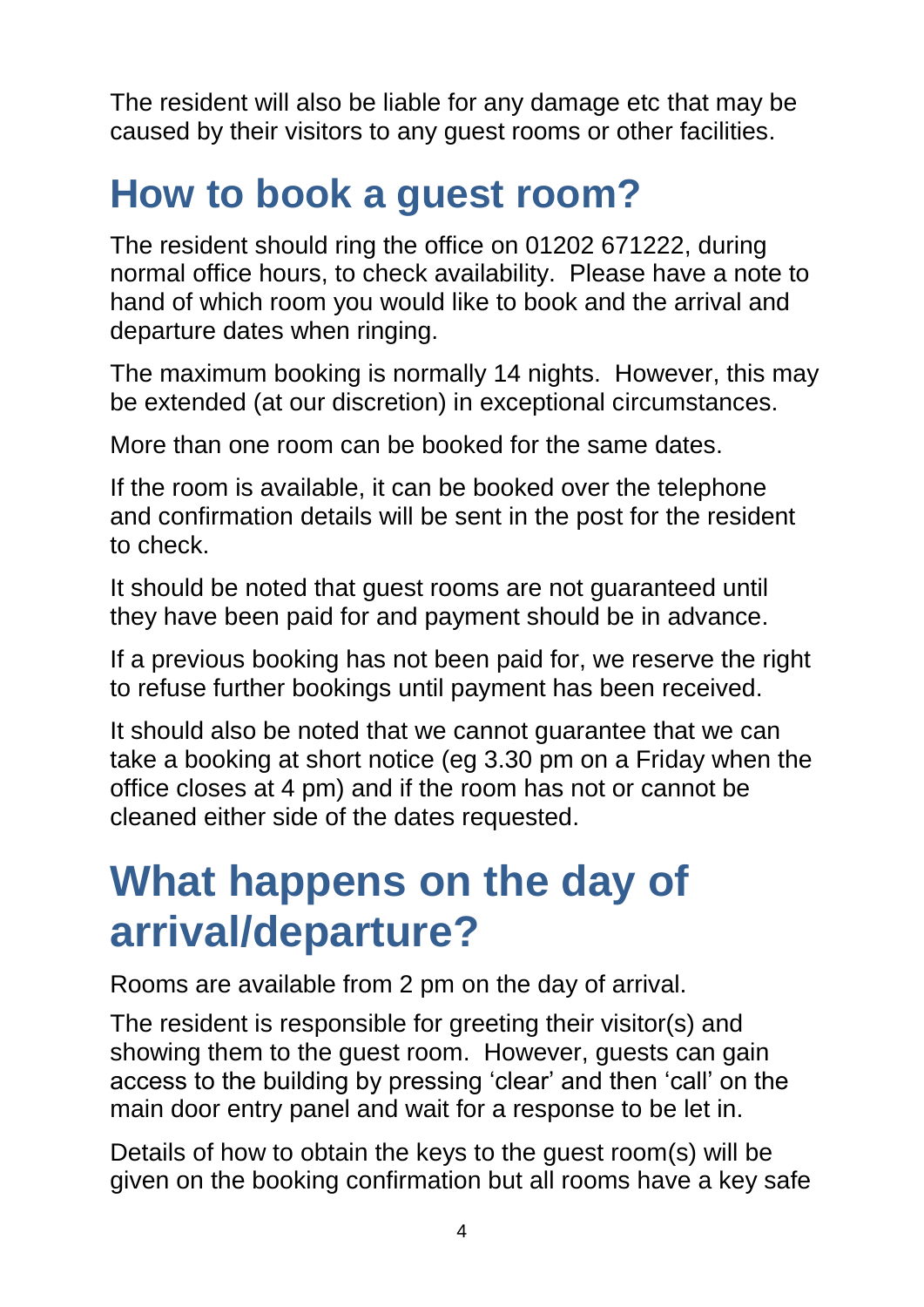outside the guest room front door and the resident will be given the code for this. However, you should check your booking confirmation for final details.

On the day of departure, the room must be vacated by 11 am.

Residents should ensure that their visitors have taken all their belongings and any rubbish with them and that the room has been left in a tidy condition.

Sandbourne cannot accept liability for any personal belongings left in the guest rooms, either during or after a visitor's stay.

The keys must be returned to the key safe and the numbers scrambled. Failure to return the keys may incur a charge for the resident.

# **Charges and payment**

At the time of producing this leaflet the charge is £20 per room per night (reviewed annually).

Once the confirmation of booking has been received by the resident, the total amount due must be paid before the arrival date. The only exception is where the booking is accepted at short notice and, in this case, the payment should be made as soon as possible.

The resident is responsible for making the payment and not their guest(s).

Cheques should be made payable to 'Sandbourne Housing Association' and posted to the office at Beech House, 28-30 Wimborne Road, Poole, BH15 2BU. Receipts will only be issued upon request.

If you want to pay by bank transfer, please see our 'Ways to Pay' leaflet or ask us for details.

We are sorry but we would not normally accept cash payments.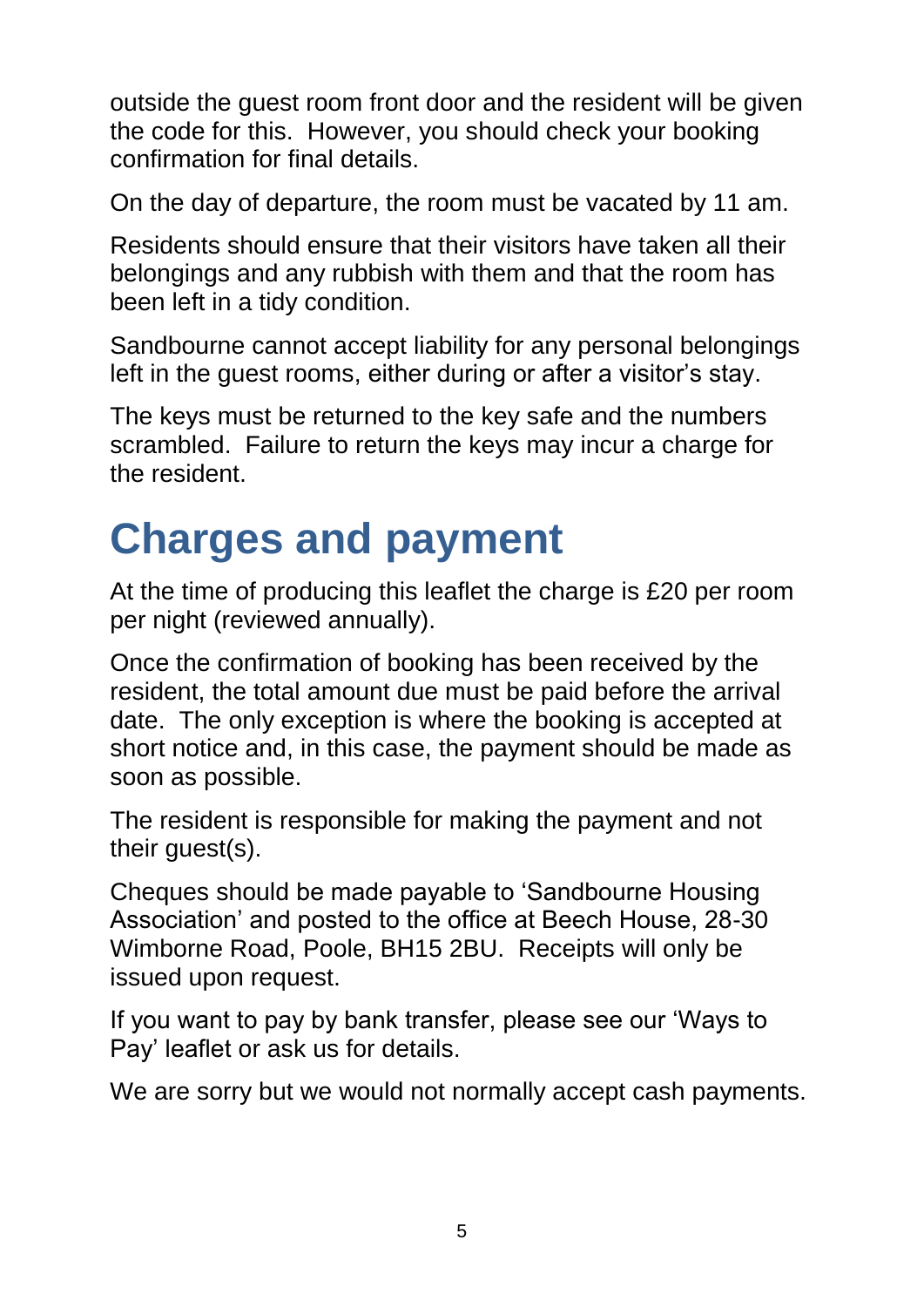# **What if I need to cancel?**

Please let us know as soon as possible if you need to cancel a booking.

Unfortunately, our policy is not to make refunds for cancellations, particularly at busy times (eg Christmas and the Bournemouth Air Show week) as other residents may have wanted a room but been unable to book one.

If we are able to re-let the room to another resident, then we may consider a refund in part or whole.

We reserve the right to use our discretion regarding cancellations and refunds, in exceptional circumstances.

We also reserve the right to cancel a booking made by a resident, in exceptional circumstances, where the room is required for an emergency situation or where major repairs are needed. If this happens, then any payment made will be refunded by us.

### **Booking a communal lounge**

We have communal lounges in Bournemouth at Woodlands in Stourwood Avenue and at Craigleith in Derby Road.

No charge is normally payable, but exclusive use for an event is not possible as other residents have the right to use the facilities.

Lounges can be booked, subject to availability, by any resident ringing the office on 01202 671222.

Communal lounges are used for regular clubs etc, but can be booked for birthday parties, wakes, charity fund raiser events, etc at other times. However, they cannot be booked for political or other inappropriate events.

The earliest time they can be used is from 8.30 am and the room must be cleared away and vacated by 10 pm at the latest.

The resident making the booking must take full responsibility for the event and the conduct of the visitors attending, ensuring that